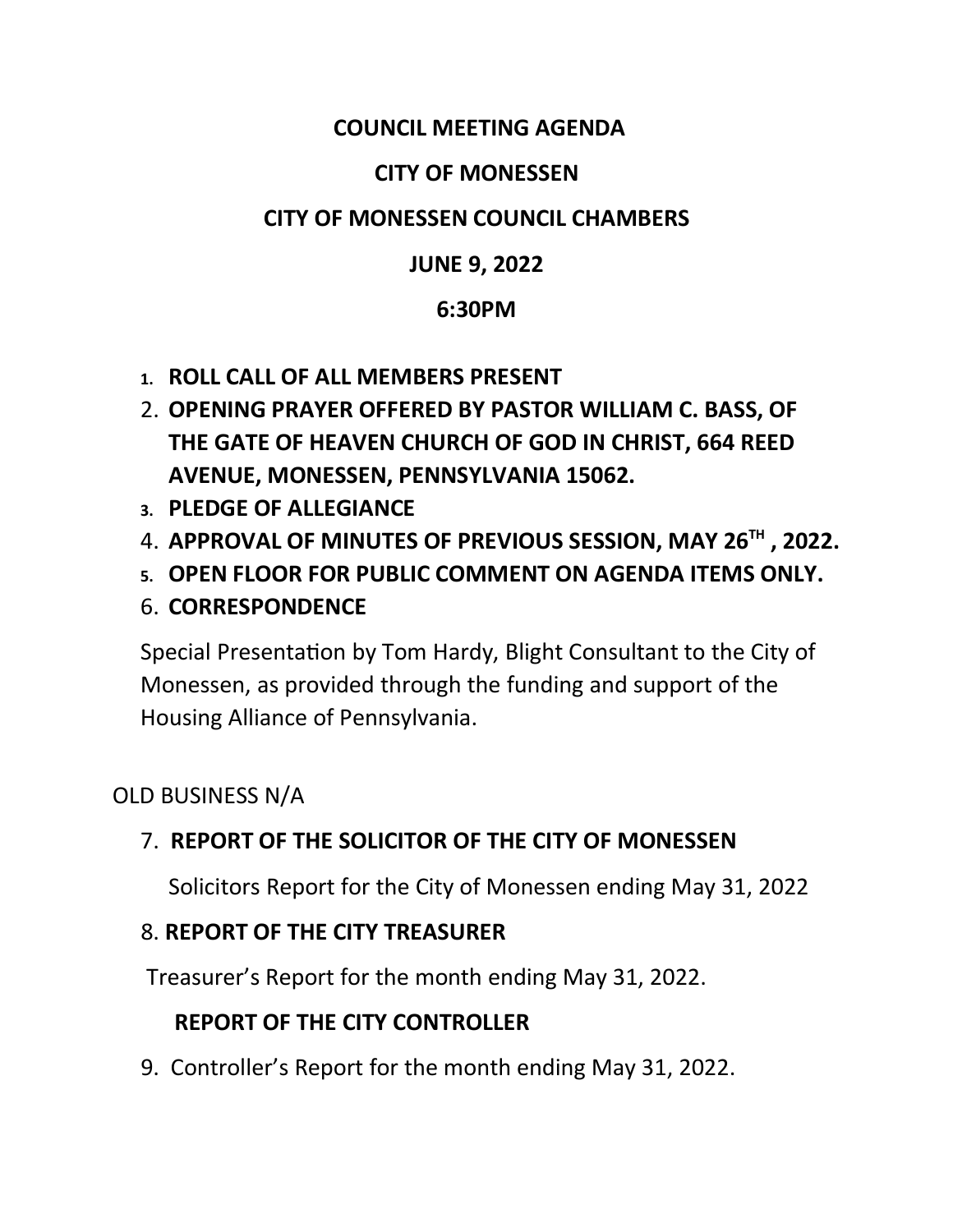#### 10. **NEW BUSINESS**

#### **Mayor Ron Mozer, Director of Public Affairs**

a. Motion to pay an invoice to WEC, Inc. Consulting Engineers for services rendered in the amount of \$21,664.88 for unpaid invoice #9, Requision No. 2 for Final Design Engineering Services for the City of Monessen Sewer Rehabilitation Project, Phase 3.

b. Motion to Approve an Ordinance of the City of Monessen, Westmoreland County, Commonwealth of Pennsylvania, amending Ordinance 1254, establishing Spending and Accounting Provisions for portions of the City's Line Usage Fee, Per Ratepayer.

c. Motion on the implementation of an Emergency Plan by the Office of the Mayor to assist the Code Enforcement office for a temporary amount of time with daily duties and responsibilities due to the Code Enforcement Officer's illness.

e. Motion for a Purchase Order to replace a sink in the rest area of the Herman Michalic Boat launch.

f. Motion to authorize the solicitation of 3 appropriate bids for repair of 3 inlets within the City of Monessen, which include an inlet at 125 McKee, and two additional inlets at the corner of  $9<sup>th</sup>$ and McMahon, and for 2 additional storm grates at Third and Schoonmaker in the City of Monessen.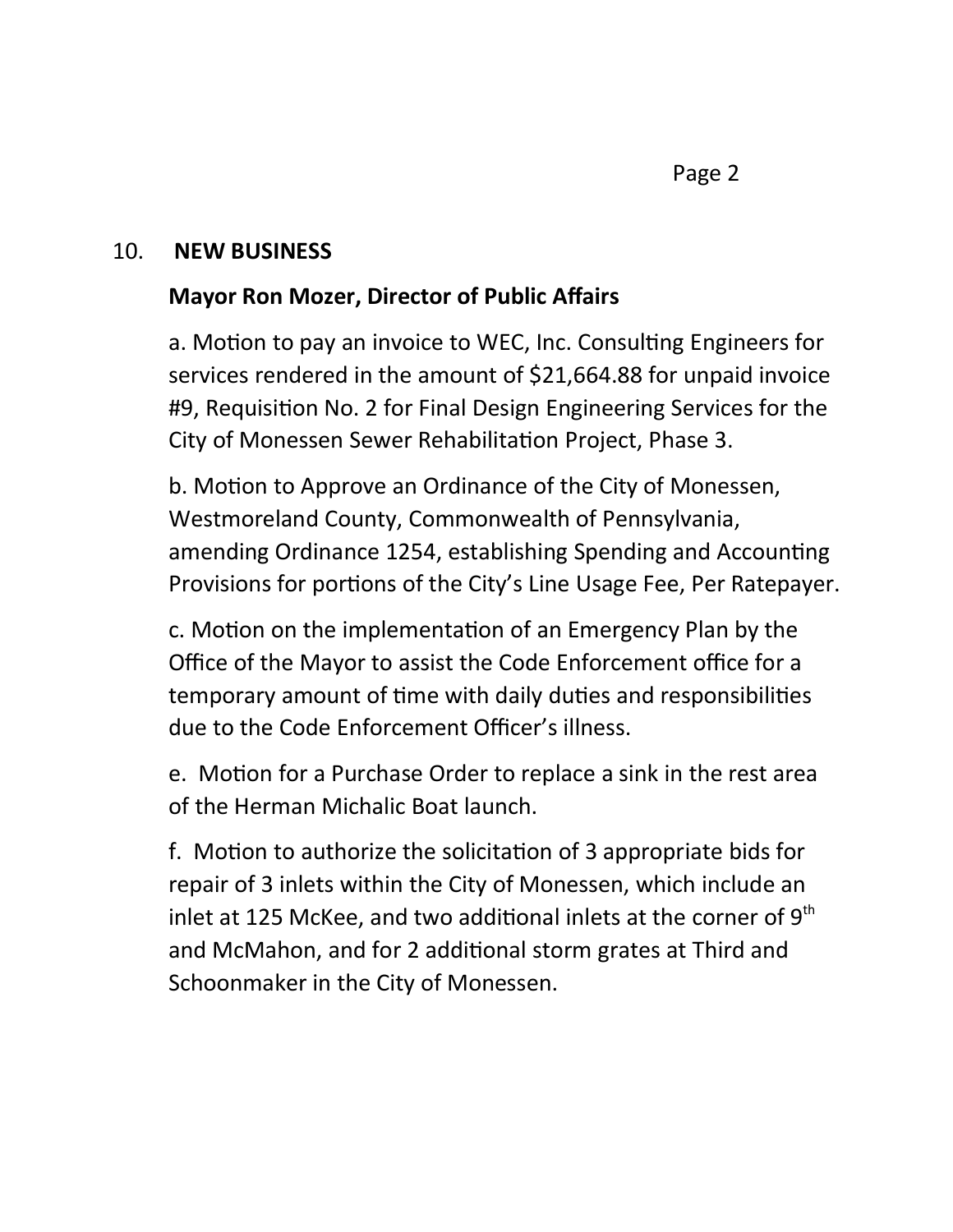g. Motion to approve the appropriate product, Pinnacle Data Access offered from PNC Bank, for the USDA Sewer Rehabilitation financial monitoring and interaction activities at a cost of \$30.00 per month.

h. Mayor Moser would offer discussion items on the current status of the Tax Abatement plan within the City of Monessen, the development of the Economic Development Task Forces within the City of Monessen, and the status and potential need for expansion of the Code Enforcement Office and its various functions within the City of Monessen. In addition, the Mayor will discuss the implementation and approval of CDBG funds for fiscal year 2023.

# **Councilman Anthony Orzechowski, Director of Accounts and Finance**

a. Motion to transfer \$6900.00 from the General Fund to the Healthcare fund to replenish that account for payments.

b. Motion to transfer \$64,898.28 from the General Fund Account to the Payroll account for allocated expenditures.

c. Motion to pay the following invoices from the General Fund Account in the amount of \$63,668.08. These expenditures are referenced and attached to the Mayor and Council's meeting packets as "Attachment A".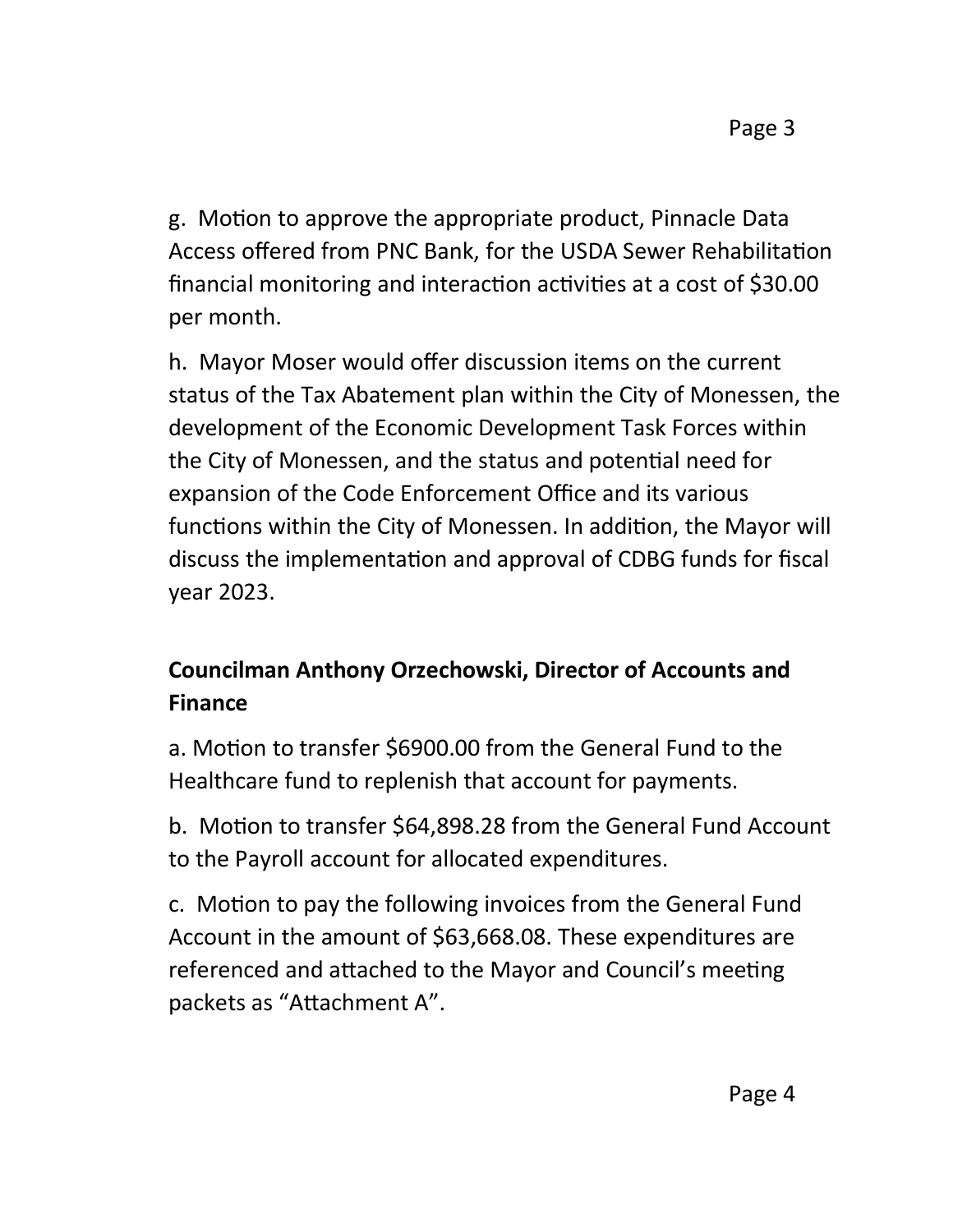d. Motion to pay the following invoices from the Parks fund account in the amount of \$1,669.29. These expenditures are referenced and attached to the Mayor and Council's meeting packets as "Attachment B."

e. Motion to pay the following invoices from the Recreational Account in the amount of \$193.87. These expenditures are referenced and attached to the Mayor and Council's meeting packets as Attachment "C".

f. Motion to pay the following invoices from the Liquid Fuels Account in the amount of \$1259.37. These expenditures are referenced and attached to the Mayor and Council's meeting packets as "Attachment D".

### **Councilman Lois Thomas Director of Streets and Public Improvements**

Streets and Public Improvement Report for month ending May 31, 2022.

### **Councilman John Nestor, Director of Public Safety**

Police and Public Safety Report for month ending May 31, 2022.

Councilman Nestor offers the second reading of an Ordinance of the City of Monessen, Westmoreland County, Commonwealth of Pennsylvania, Amending Chapter 300 of the City Code of Ordinances, The Quality of Life Ordinance.